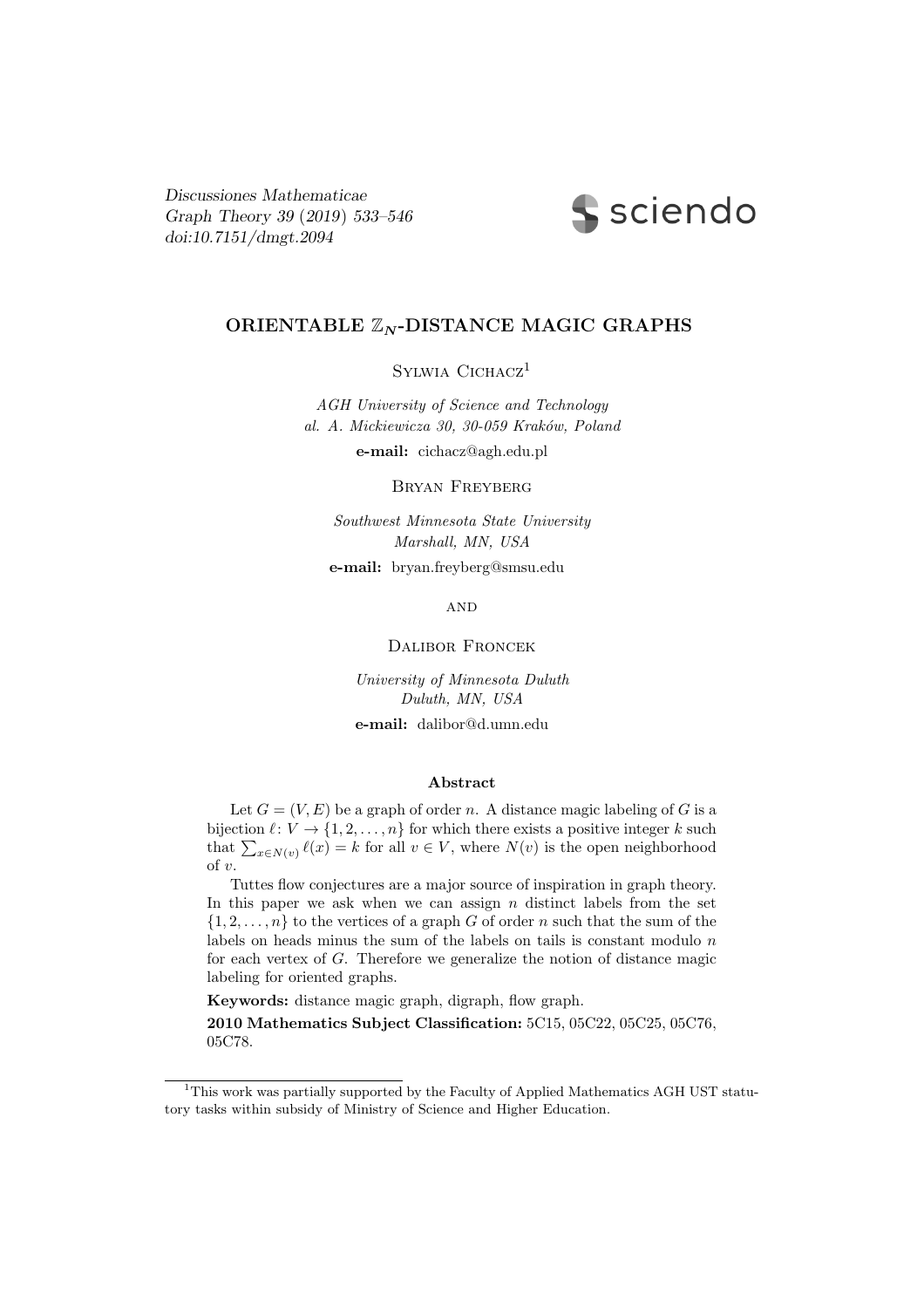### 1. INTRODUCTION

All graphs considered in this paper are simple finite graphs. Consider a simple graph G. We denote by  $V(G)$  the vertex set and  $E(G)$  the edge set of G. We denote the order of *G* by  $|V(G)| = n$ . The *open neighborhood*  $N(x)$  of a vertex x is the set of vertices adjacent to x, and the degree  $d(x)$  of x is  $|N(x)|$ , the size of the neighborhood of x. By  $C_n$  we denote a cycle on n vertices.

In this paper we investigate distance magic labelings, which belong to a large family of magic-type labelings. Generally speaking, a magic-type labeling of a graph  $G = (V, E)$  is a mapping from  $V, E$ , or  $V \cup E$  to a set of labels which most often is a set of integers or group elements. Then the weight of a graph element is typically the sum of labels of the neighboring elements of one or both types. If the weight of each element is required to be equal, then we speak about magic-type labeling; when the weights are all different (or even form an arithmetic progression), then we speak about an antimagic-type labeling. Probably the best known problem in this area is the *antimagic conjecture* by Hartsfield and Ringel [11], which claims that the edges of every graph except  $K_2$  can be labeled by integers  $1, 2, \ldots, |E|$  so that the weight of each vertex is different. A comprehensive dynamic survey of graph labelings is maintained by Gallian [10]. A more detailed survey related to our topic by Arumugam *et al.* [1] was published recently.

A *distance magic labeling* (also called *sigma labeling*) of a graph  $G = (V, E)$ of order n is a bijection  $\ell: V \to \{1, 2, ..., n\}$  with the property that there is a positive integer k (called the *magic constant*) such that

$$
w(x) = \sum_{y \in N_G(x)} \ell(y) = k
$$
 for every  $x \in V(G)$ ,

where  $w(x)$  is the *weight* of vertex x. If a graph G admits a distance magic labeling, then we say that G is a *distance magic graph*.

The following observations were proved independently.

Observation 1 [13, 15–17]. *Let* G *be an* r*-regular distance magic graph on* n *vertices.* Then  $k = \frac{r(n+1)}{2}$  $\frac{(n+1)}{2}$ .

Observation 2 [13, 15–17]. *There is no distance magic* r*-regular graph with* r *odd.*

The notion of group distance magic labeling of graphs was introduced in [9]. A Γ-distance magic labeling of a graph  $G = (V, E)$  with  $|V| = n$  is an injection from V to an Abelian group  $\Gamma$  of order n such that the weight of every vertex evaluated under group operation  $x \in V$  is equal to the same element  $\mu \in \Gamma$ . Some families of graphs that are Γ-distance magic were studied in  $[4–6, 9]$ .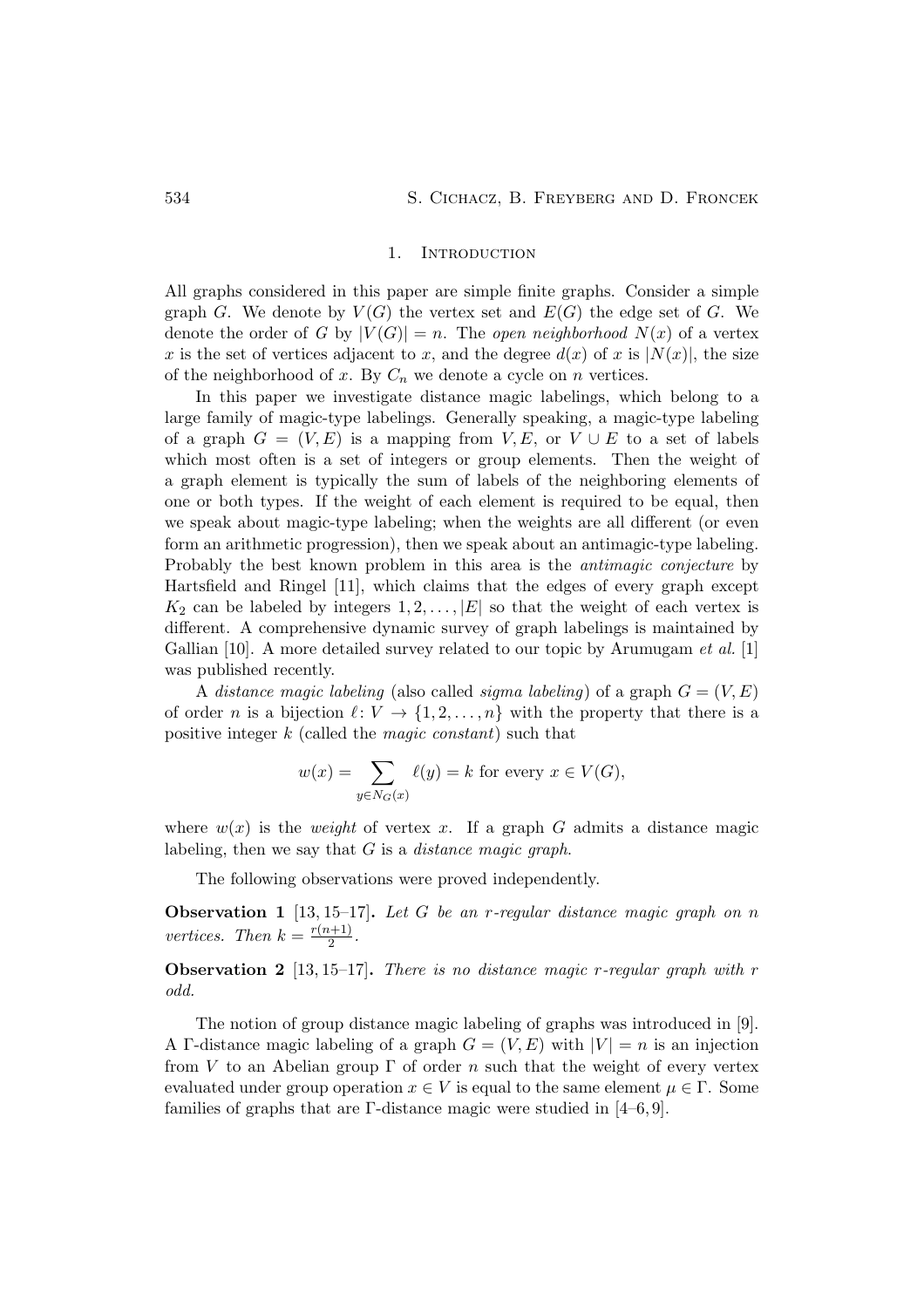# ORIENTABLE  $\mathbb{Z}_n$ -DISTANCE MAGIC GRAPHS 535

An *orientation* of an undirected graph  $G = (V, E)$  is an assignment of a direction to each edge, turning the initial graph into a directed graph  $\overline{G} = (V, A)$ . An arc  $\overrightarrow{xy}$  is considered to be directed from x to y, moreover y is called the *head* and  $x$  is called the *tail* of the arc. For a vertex  $x$ , the set of head endpoints adjacent to x is denoted by  $N<sup>-</sup>(x)$ , and the set of tail endpoints adjacent to x denoted by  $N^+(x)$ . Let  $\deg^{-}(x) = |N^-(x)|$ ,  $\deg^{+}(x) = |N^+(x)|$  and  $\deg(x) =$  $deg^{-}(x) + deg^{+}(x)$ .

Bloom and Hsu defined graceful labelings on directed graphs [2]. Later Bloom *et al.* also defined magic labelings on directed graphs [3]. Probably the biggest challenge (among directed graphs) are Tutte's flow conjectures. An H-flow on D is an assignment of values of H to the edges of D, such that for each vertex  $v$ , the sum of the values on the edges going in is the same as the sum of the values on the edges going out of v. The 3-flow conjecture says that every 4-edge-connected graph has a nowhere-zero 3-flow (what is equivalent that it has an orientation such that each vertex has the same outdegree and indegree modulo 3). In this paper we ask when we can assign n distinct labels from the set  $\{1, 2, \ldots, n\}$  to the vertices of a graph  $G$  of order  $n$  such that the sum of the labels on heads minus the sum of the labels on tails is constant modulo  $n$  for each vertex of  $G$ . Therefore we introduce a generalization of distance magic labeling on directed graphs.

Assume  $\Gamma$  is an Abelian group of order n with the operation denoted by  $+$ . For convenience we will write ka to denote  $a + a + \cdots + a$  (where the element a appears k times),  $-a$  to denote the inverse of a and we will use  $a - b$  instead of a + (-b). A *directed*  $\Gamma$ -distance magic labeling of an oriented graph  $\overrightarrow{G} = (V, A)$ of order n is a bijection  $\overrightarrow{\ell}: V \to \Gamma$  with the property that there is  $\mu \in \Gamma$  (called the *magic constant*) such that

$$
w(x) = \sum_{y \in N_G^+(x)} \overrightarrow{\ell}(y) - \sum_{y \in N_G^-(x)} \overrightarrow{\ell}(y) = \mu \text{ for every } x \in V(G).
$$

If for a graph G there exists an orientation  $\overrightarrow{G}$  such that there is a directed  $Γ$ -distance magic labeling  $\vec{l}$  for  $\vec{G}$ , we say that *G* is *orientable* Γ*-distance magic* and the directed Γ-distance magic labeling  $\vec{\ell}$  we call an *orientable* Γ-*distance magic labeling*.

The following cycle-related result was proved by Miller, Rodger, and Simanjuntak.

# **Theorem 3** [15]. *The cycle*  $C_n$  *of length n is distance magic if and only if*  $n = 4$ *.*

One can check that  $C_n$  is Γ-distance magic if and only if  $n = 4$ , however it is not longer true for the case of orientable distance magic labeling (see Figure 1).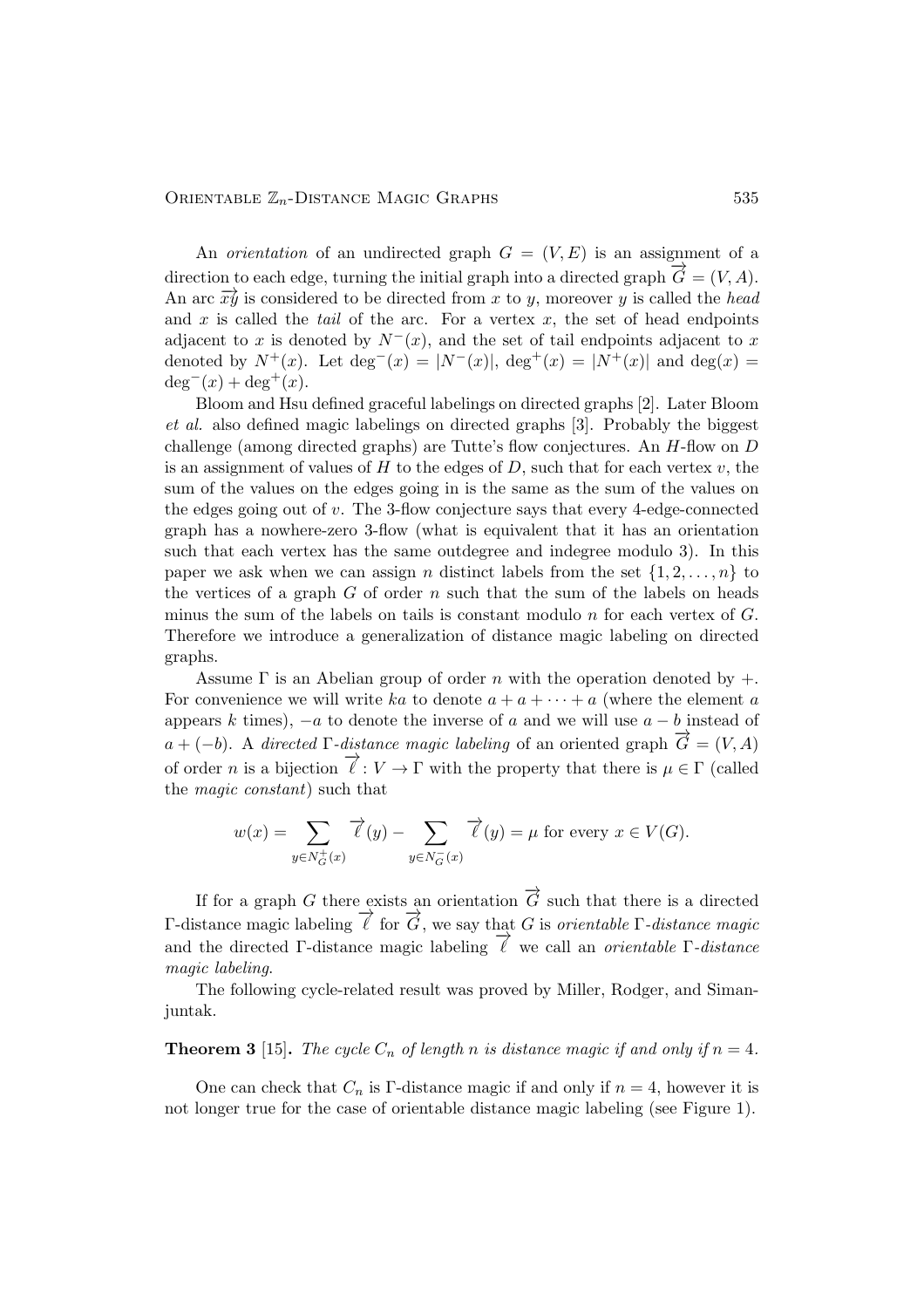

Figure 1. An orientable  $\mathbb{Z}_3$ -distance magic labeling of  $C_3$ .

Circulant graphs are an interesting family of vertex-transitive graphs. These graphs arise in various settings; for instance, they are the Cayley graphs over the cyclic group of order n. The circulant graph  $C_n(s_1, s_2, \ldots, s_k)$  for  $0 \le s_1 < s_2$  $\cdots < s_k \leq n/2$  is the graph on the vertex set  $V = \{x_0, x_1, \ldots, x_{n-1}\}$  with edges  $(x_i, x_{i+s_j})$  for  $i = 0, \ldots, n-1, j = 1, \ldots, k$  where  $i + s_j$  is taken modulo n.

We recall three graph products (see [12]). All three, the *Cartesian product*  $G\Box H$ , *lexicographic product*  $G \circ H$ , *direct product*  $G \times H$  are graphs with the vertex set  $V(G) \times V(H)$ . Two vertices  $(g, h)$  and  $(g', h')$  are adjacent in:

- $G \square H$  if and only if  $g = g'$  and h is adjacent to h' in H, or  $h = h'$  and g is adjacent to  $g'$  in  $G$ ;
- $G \times H$  if g is adjacent to g' in G and h is adjacent to h' in H;
- $G \circ H$  if and only if either g is adjacent to g' in G or  $g = g'$  and h is adjacent to  $h'$  in  $H$ .

For a fixed vertex  $g$  of  $G$ , the subgraph of any of the above products induced by the set  $\{(q, h): h \in V(H)\}$  is called an H-layer and is denoted <sup>g</sup>H. Similarly, if  $h \in H$  is fixed, then  $G^h$ , the subgraph induced by  $\{(g,h) : g \in V(G)\}\)$ , is a G-*layer*.

In this paper we show some families of orientable  $\mathbb{Z}_n$ -distance magic graphs.

# 2. Circulant Graphs and Their Products

We start by proving a general theorem for orientable Γ-distance magic labeling similar to Observation 2.

**Theorem 4.** Let G have order  $n \equiv 2 \pmod{4}$  and all vertices of odd degree. *There does not exist an orientable* Γ*-distance magic labeling of* G *for any abelian group* Γ *of order* n*.*

**Proof.** Suppose to the contrary that G is orientable  $\Gamma$ -distance magic with orientation  $\overrightarrow{G}$ , orientable Γ-distance magic labeling  $\overrightarrow{\ell}$ , and magic constant  $\mu$ . Since  $n \equiv 2 \pmod{4}$ , say  $n = 2n_1n_2\cdots n_s$  where all  $n_i$  are odd, then  $\mathbb{Z}_2\square\mathbb{Z}_{n_1}\square\mathbb{Z}_{n_2}\square$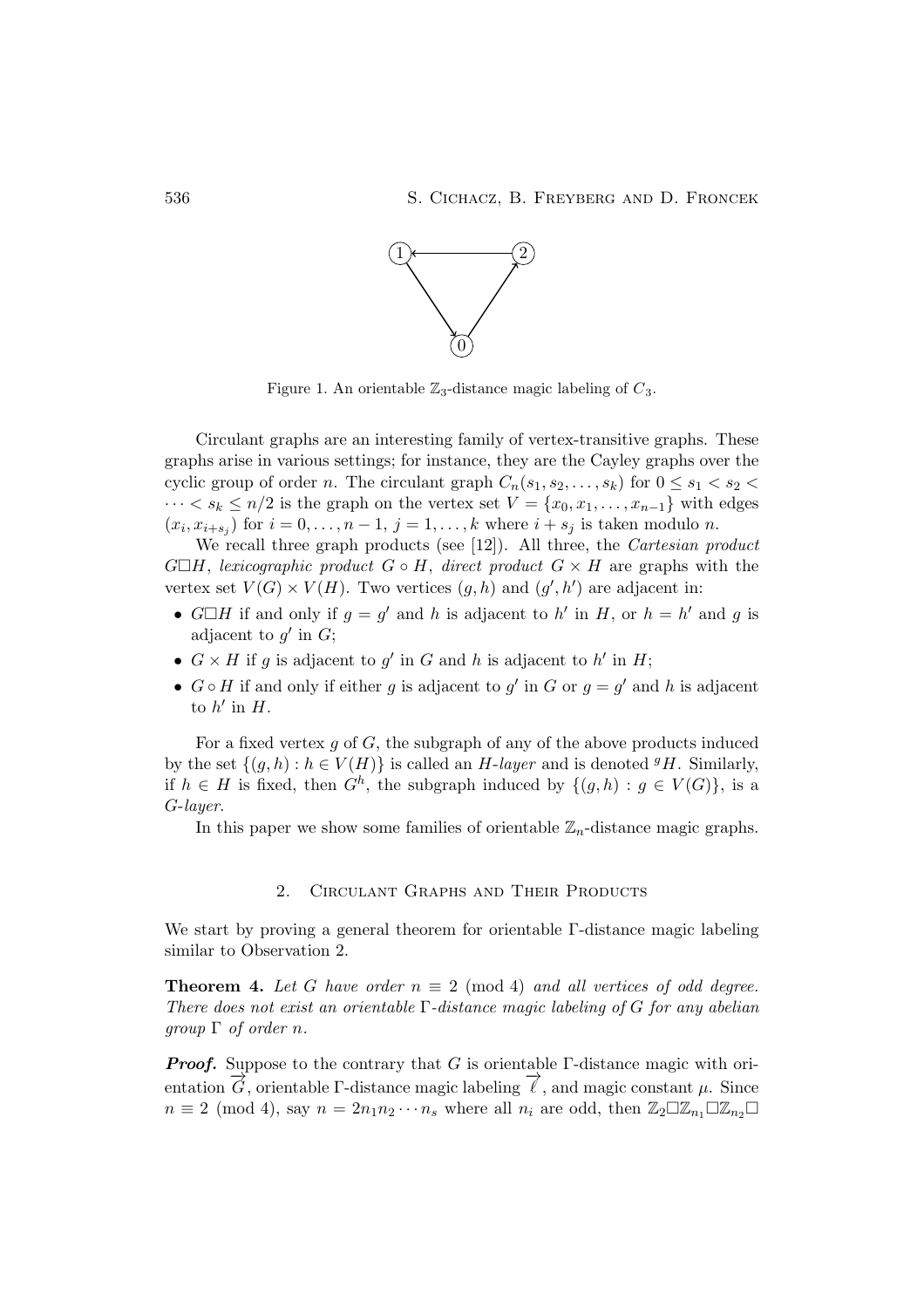$\cdots \Box \mathbb{Z}_{n_s}$  is isomorphic to any  $\mathbb{Z}_{n_1} \Box \cdots \Box \mathbb{Z}_{n_i} \Box \cdots \Box \mathbb{Z}_{n_s}$  as  $gcd(2, n_i) = 1$  and it is well known that  $\mathbb{Z}_2\square\mathbb{Z}_{n_i}\cong\mathbb{Z}_{2n_i}$ . Hence, we may assume that  $\Gamma$  is a direct product of cyclic groups containing  $\mathbb{Z}_2$ . For all  $g \in \Gamma$ , let  $g_0$  denote the  $\mathbb{Z}_2$  component of g. Similarly, for all  $x \in V(G)$ , let  $w_0(x)$  and  $\overrightarrow{\ell_0}(x)$  denote the  $\mathbb{Z}_2$  component of  $w(x)$  and  $\overrightarrow{\ell}(x)$ , respectively. Observe that

$$
w_0(x) = \sum_{y \in N_G^+(x)} \overrightarrow{\ell_0}(y) - \sum_{y \in N_G^-(x)} \overrightarrow{\ell_0}(y) = \sum_{y \in N_G(x)} \overrightarrow{\ell_0}(y)
$$
 for every  $x \in V(G)$ .

Let  $w_0(\overrightarrow{G}) = \sum_{x \in V(G)} w_0(x)$ . Then clearly  $w_0(\overrightarrow{G}) = n\mu_0 = 0$ . However, since each vertex has odd degree and  $\frac{n}{2}$  is odd, we have  $w_0(\overrightarrow{G}) = \sum_{x \in V(G)} \sum_{y \in N_G(x)}$  $\overrightarrow{\ell}_{0}(y) = 1$ , a contradiction.

Notice that the above proof also shows that there exists no Abelian group  $\Gamma$ of order  $n \equiv 2 \pmod{4}$  such that *G* is Γ-distance magic.

**Corollary 5.** Let G be an r-regular graph on  $n \equiv 2 \pmod{4}$  vertices, where r *is odd.* There does not exist an orientable  $\mathbb{Z}_n$ -distance magic labeling for the *graph* G*.*

The following example shows that Theorem 4 is not true when  $n \equiv 0$ (mod 4). Consider the graph  $G = K_{3,3,3,3}$  with the partite sets  $A^1 = \{x_0^1, x_1^1, x_2^1\}$ ,  $A^2 = \{x_0^2, x_1^2, x_2^2\}, A^3 = \{x_0^3, x_1^3, x_2^3\}$  and  $A^4 = \{x_0^4, x_1^4, x_2^4\}.$  Let  $o(uv)$  be the orientation for the edge  $uv \in E(G)$  such that

$$
o(x_i^j x_k^p) = \begin{cases} \n\frac{x_i^2 x_0^1}{x_i^1 x_k^2} & \text{for } i = 0, 1, 2, \\
\frac{x_i^1 x_k^2}{x_i^1 x_k^p} & \text{for } i = 0, 1, 2, k = 0, 1, 2, p = 3, 4, \\
\frac{x_i^1 x_k^p}{x_i^j x_k^p} & \text{for } i, k = 0, 1, 2, 2 \le j < p \le 4.\n\end{cases}
$$

Let now

$$
\overrightarrow{\ell}(x_0^1) = 3, \quad \overrightarrow{\ell}(x_0^2) = 6, \quad \overrightarrow{\ell}(x_0^3) = 1, \quad \overrightarrow{\ell}(x_0^4) = 11, \n\overrightarrow{\ell}(x_1^1) = 9, \quad \overrightarrow{\ell}(x_1^2) = 2, \quad \overrightarrow{\ell}(x_1^3) = 4, \quad \overrightarrow{\ell}(x_1^4) = 8, \n\overrightarrow{\ell}(x_2^1) = 0, \quad \overrightarrow{\ell}(x_2^2) = 10, \quad \overrightarrow{\ell}(x_2^3) = 7, \quad \overrightarrow{\ell}(x_2^4) = 5.
$$

Obviously  $w(x) = 6$  for any  $x \in V(G)$ .

**Theorem 6.** *If*  $G = C_n(s_1, s_2, \ldots, s_k)$  *is a circulant graph such that*  $s_k < n/2$ *, then* pG *is orientable*  $\mathbb{Z}_{np}$ *-distance magic for any*  $p \geq 1$ *.*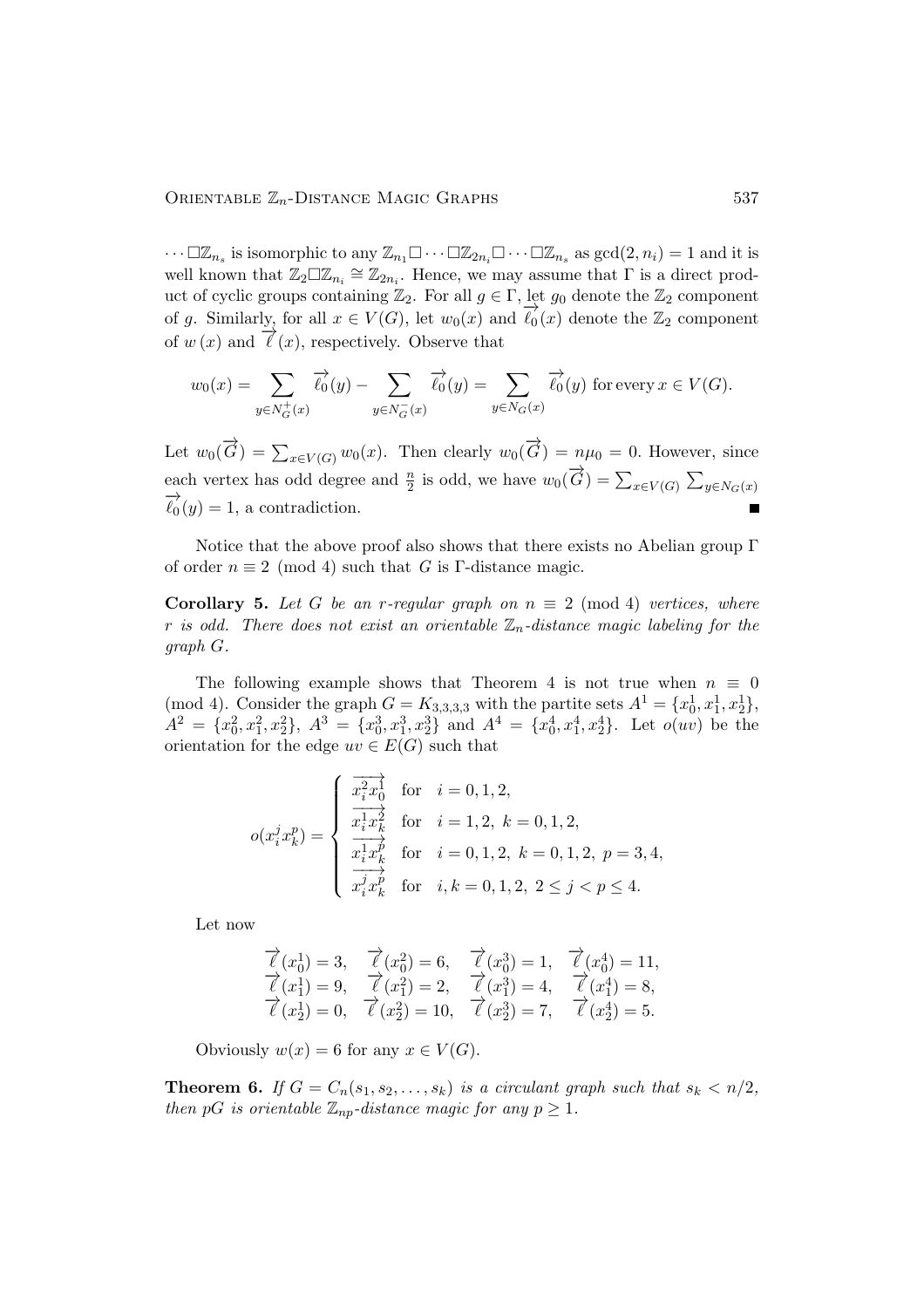**Proof.** Note that G is a 2k-regular graph, because  $s_k < n/2$ . Let  $V^i = x_0^i$ ,  $x_1^i, \ldots, x_{n-1}^i$  be the set of vertices of the *i*th copy  $G^i$  of the graph  $G$ ,  $i =$  $0, 1, \ldots, p-1$ . It is easy to see that we can partition G into disjoint cycles  $x_j, x_{j+s_h}, x_{j+2s_h}, \ldots, x_j$  of length of the order of the subgroup  $\langle s_h \rangle$  for  $h \in \{1, 2, \ldots, k\}$  and  $j = 0, 1, \ldots, s_h - 1$ . Orient each copy of G such that the orientation is clockwise (in which order the subscripts go) around each cycle  $x_j, x_{j+s_h}, x_{j+2s_h}, \ldots, x_j \text{ for } h \in \{1, 2, \ldots, k\} \text{ and } j = 0, 1, \ldots, s_h - 1. \text{ Set now}$  $\overrightarrow{\ell}(x_m^i) = mp + i$  for  $m = 0, 1, ..., n - 1, i = 0, 1, ..., p - 1$ . Obviously  $\overrightarrow{\ell}$  is a bijection. Moreover  $w(x) = \sum_{y \in N^{+}(x)} \vec{\ell}(y) - \sum_{y \in N^{-}(x)} \vec{\ell}(y) = -2p \sum_{j=1}^{k} s_j$  for any  $x \in V(pG)$ .

From the above proof of Theorem 6 it is easy to conclude that in general the magic constant for orientable  $\mathbb{Z}_n$ -distance magic graphs is not unique (just take counterclockwise orientation in each cycle).

**Theorem 7.** *If*  $G = C_n(s_1, s_2, ..., s_k)$  *and*  $H = C_m(s_1)$  $s'_1, s'_2, \ldots, s'_p$  are circulant graph such that  $s_k < n/2$ ,  $s'_p < m/2$  and  $gcd(m,n) = 1$ , then the Cartesian  $\mathit{product} \ G \Box H$  *is orientable*  $\mathbb{Z}_{nm}$ -distance magic.

**Proof.** Let  $V(G) = \{g_0, g_1, \ldots, g_{n-1}\}\$ , whereas  $V(H) = \{x_0, x_1, \ldots, x_{m-1}\}\$ . As in the proof of Theorem 6 we orient each copy of  $H$  (i.e.,  $gH$ -layer for any  $g \in V(G)$  such that the orientation is clockwise around each cycle  $(g_i, x_j)$ ,  $(g_i, x_{j+s'_a}), (g_i, x_{j+2s'_a}), \ldots, (g_i, x_j)$  for  $a = 1, 2, \ldots, p, j = 0, 1, \ldots, s'_a - 1$  and  $i = 0, 1, \ldots, n - 1$ , whereas each copy of G (i.e.,  $G<sup>h</sup>$ -layer for any  $h \in V(H)$ ) such that the orientation is clockwise around each cycle  $(g_i, x_j)$ ,  $(g_{i+s_b}, x_j)$ ,  $(g_{i+2s_b}, x_j), \ldots, (g_i, x_j)$  for  $b = 1, 2, \ldots, k, i = 0, 1, \ldots, s_b - 1$  and  $j = 0, 1, \ldots,$  $m-1$ .

Recall that  $\mathbb{Z}_n \times \mathbb{Z}_m \cong \mathbb{Z}_{nm}$  because  $gcd(n, m) = 1$ . Define  $\overrightarrow{\ell}: V(G \square H) \rightarrow$  $\mathbb{Z}_n \times \mathbb{Z}_m$  as  $\overrightarrow{\ell}(g_i, x_j) = (i, j)$  for  $i = 0, 1, ..., n - 1, j = 0, 1, ..., m - 1$ . Obviously  $\vec{\ell}$  is a bijection. Notice that  $w(g_i, x_j) = \sum_{y \in N^+(g_i, x_j)} \vec{\ell}(y)$  $\sum_{y \in N^-(g_i, x_j)} \overrightarrow{\ell}(y) = \left(-2 \sum_{i=1}^k s_i, -2 \sum_{j=1}^p s'_j\right)$  $\binom{r}{j}$ . Hence we obtain that  $G\Box H$ is orientable  $\mathbb{Z}_{nm}$ -distance magic.

We will show now some sufficient conditions for the lexicographic product to be orientable  $\mathbb{Z}_n$ -distance magic.

**Theorem 8.** Let  $H = C_{2n}(s_1, s_2, \ldots, s_k)$  be a circulant graph such that  $s_k < n$ and G be a graph of order t. The lexicographic product  $G \circ H$  is orientable  $\mathbb{Z}_{2tn}$ *distance magic, if one of the following holds:*

- *graph* G *has all degrees of vertices of the same parity,*
- n *is even.*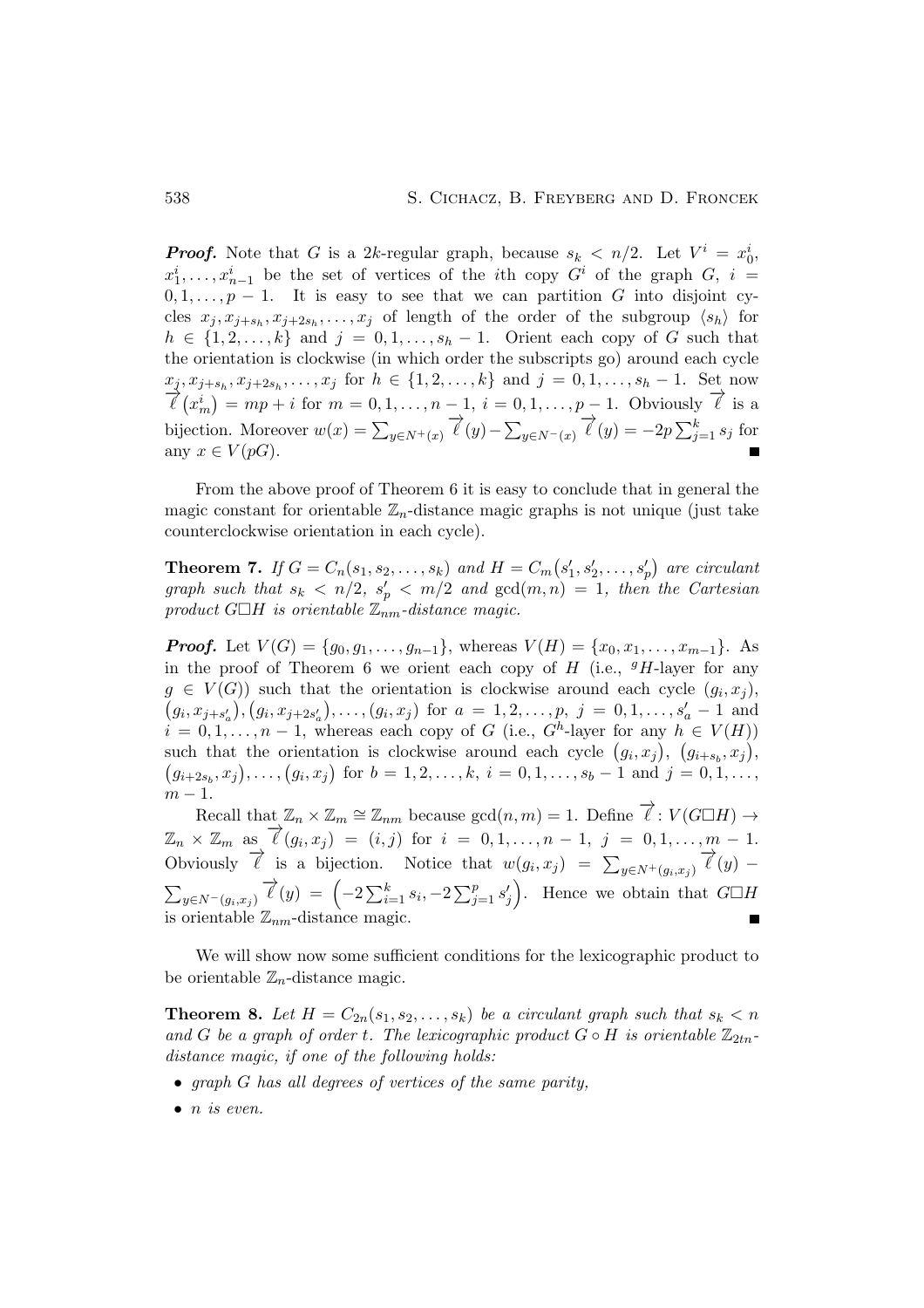**Proof.** Let  $V(G) = \{g_0, g_1, \ldots, g_{t-1}\}\$ , whereas  $V(H) = \{x_0, x_1, \ldots, x_{2n-1}\}\$ . Let now  $(g_i, x_j) = x_j^i$ . As in the proof of Theorem 6 we orient each copy of H (i.e.,  $^gH$ -layer for any  $g \in V(G)$ ) such that the orientation is clockwise around each cycle  $x_j^i, x_{j+s_a}^i, x_{j+2s_a}^i, \ldots, x_j^i$  for  $a = 1, 2, \ldots, k, j = 0, 1, \ldots, s_a - 1$  and  $i = 0, 1, \ldots, t - 1$ . If  $g_i g_p \in E(G)$   $(i < p)$ , then the orientation  $o\left(x_j^i x_b^p\right)$  $\binom{p}{b}$  for an edge  $x_j^i x_b^p \in E(G \circ H)$  is given in the following way

$$
o(x_j^i x_b^p) = \begin{cases} \n\overrightarrow{x_j^i x_b^p}, & \text{for} \quad j, \, b < n \text{ or } j, \, b \ge n, \\ \n\overrightarrow{x_b^p x_j^i}, & \text{otherwise.} \n\end{cases}
$$

Set now  $\overrightarrow{\ell}(x_m^i) = mt + i$  for  $m = 0, 1, ..., 2n - 1$ ,  $i = 0, 1, ..., t - 1$ . Obviously  $\overrightarrow{\ell}$  is a bijection. Notice that  $w(x_j^i) = \sum_{y \in N^+(x_j^i)} \overrightarrow{\ell}(y) - \sum_{y \in N^-(x_j^i)} \overrightarrow{\ell}(y) =$  $-2t\sum_{j=1}^k s_j + \deg(g_i)n(tn)$ . If now  $\deg(g_i) \equiv c \pmod{2}$ , then we are done. If n is even, then  $n(tn) \equiv 0 \pmod{2tn}$ . Hence we obtain that  $G \circ H$  is orientable  $\mathbb{Z}_{2tn}$ -distance magic.

Above we have shown that the lexicographic product  $G \circ H$  is orientable  $\mathbb{Z}_{tm}$ -distance magic when H is a circulant of an even order m and G is of order t. One can ask if  $G \circ H$  is still orientable  $\mathbb{Z}_{tm}$ -distance magic if the circulant graph H is of an odd order m. A partial answer is given in Theorems 10, 11 and 12. Before we proceed, we will need the following theorem.

**Theorem 9** [14]. Let  $n = r_1 + r_2 + \cdots + r_q$  be a partition of the positive integer *n*, where  $r_i \geq 2$  for  $i = 1, 2, ..., q$ . Let  $A = \{1, 2, ..., n\}$ . Then the set A can *be partitioned into pairwise disjoint subsets* A1, A2, . . . , A<sup>q</sup> *such that for every*  $1 \leq i \leq q$ ,  $|A_i| = r_i$  with  $\sum_{a \in A_i} a \equiv 0 \pmod{n+1}$  *if n is even and*  $\sum_{a \in A_i} a \equiv 0$  $(mod n)$  *if* n *is odd.* 

Theorem 10. *If* G *is a graph of odd order* t*, then the lexicographic product*  $G \circ \overline{K}_{2n+1}$  *is orientable*  $\mathbb{Z}_{t(2n+1)}$ *-distance magic for*  $n \geq 1$ *.* 

**Proof.** Let  $V(G) = \{q_0, q_1, \ldots, q_{t-1}\}\$ , whereas  $V(\overline{K}_{2n+1}) = \{x_0, x_1, \ldots, x_{2n}\}\$ . Give first to the graph G any orientation and now orient the graph  $G \circ \overline{K}_{2n+1}$  such that each edge  $(g_i, x_j)(g_p, x_h) \in E(G \circ K_{2n+1})$  has the corresponding orientation of the edge  $g_i g_p \in E(G)$ .

Since  $t, 2n + 1$  are odd, there exists a partition  $A_1, A_2, \ldots, A_t$  of the set  $\{1, 2, \ldots, (2n+1)t\}$  such that for every  $1 \leq i \leq t$ ,  $|A_i| = 2n+1$  with  $\sum_{a \in A_i} a \equiv 0$ (mod  $(2n+1)t$ ) by Theorem 9. Label the vertices of the *i*th copy of  $\overline{K}_{2n+1}$  using elements from the set  $A_i$  for  $i = 1, 2, \ldots, t$ .

Notice that  $\sum_{j=1}^{2n+1} \overline{\ell}'(g_i, x_j) = 0$  for  $i = 1, 2, ..., t$ . Therefore  $w(g_i, x_j) =$  $\sum_{y \in N^+(g_i,x_j)} \overrightarrow{\ell}(y) - \sum_{y \in N^-(g_i,x_j)} \overrightarrow{\ell}(y) = 0.$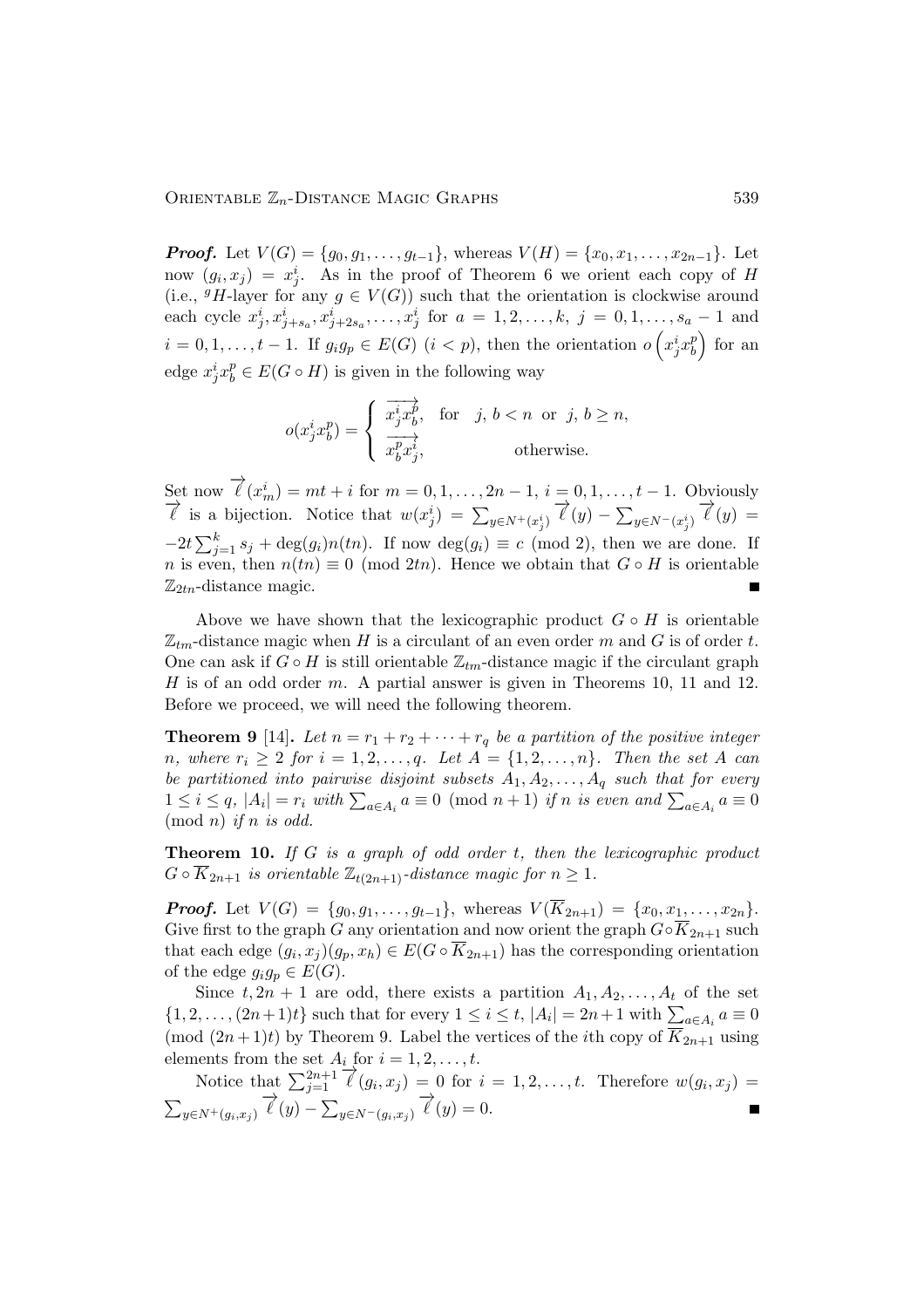**Theorem 11.** *If*  $G = C_n(s_1, s_2, \dots, s_k)$  *and*  $H = C_m(s'_1)$  $s'_1, s'_2, \ldots, s'_p$  are circulant *graph such that*  $s_k < n/2$ ,  $s'_p < m/2$  *and*  $gcd(m, n) = 1$ *, then lexicographic product*  $G \circ H$  *is orientable*  $\mathbb{Z}_{nm}$ -distance magic.

**Proof.** Let  $V(G) = \{g_0, g_1, \ldots, g_{n-1}\},\$  whereas  $V(H) = \{x_0, x_1, \ldots, x_{m-1}\}.$ Give first to the graph  $G$  the orientation as in the proof of Theorem 6, i.e.,  $g_i, g_{i+s_b}, g_{i+2s_b}, \ldots, g_i$  for  $b = 1, 2, \ldots, k, i = 0, 1, \ldots, s_b - 1$ . For  $i \neq p$  orient now each edge  $(g_i, x_j)(g_p, x_h) \in E(G \circ H)$  such that it has the corresponding orientation of the edge  $g_i g_p \in E(G)$ . Recall that for each vertex  $g \in V(G)$  we have  $\deg^+(g) = \deg^-(g)$ . Each copy of H (i.e., <sup>g</sup>H-layer for any  $g \in V(G)$ ) we orient such that the orientation is clockwise around each cycle  $(g_i, x_j), (g_i, x_{j+s'_a}), (g_i, x_{j+2s'_a}), \ldots, (g_i, x_j)$  for  $a = 1, 2, \ldots, p, j = 0, 1, \ldots, s'_a - 1$ and  $i = 0, 1, \ldots, n-1$ . Recall that  $\mathbb{Z}_n \times \mathbb{Z}_m \cong \mathbb{Z}_{nm}$  because  $gcd(n, m) = 1$ . Then define  $\overrightarrow{\ell}: V(G \circ H) \to \mathbb{Z}_n \times \mathbb{Z}_m$  as  $\overrightarrow{\ell}(g_i, x_j) = (i, j)$  for  $i = 0, 1, ..., n-1$ ,  $j = 0, 1, \ldots, m - 1$ . Obviously  $\overrightarrow{\ell}$  is a bijection. Notice that  $w(g_i, x_j) =$  $\sum_{y \in N^+(g_i, x_j)} \overrightarrow{\ell}(y) - \sum_{y \in N^-(g_i, x_j)} \overrightarrow{\ell}(y) \ = \ \Bigl(-2m \sum_{i=1}^k s_i, -2 \sum_{j=1}^p s_j' \Bigr)$  $\binom{1}{j}$ . Hence we obtain that  $G \circ H$  is orientable  $\mathbb{Z}_{nm}$ -distance magic.

**Theorem 12.** *The lexicographic product*  $C_n \circ C_m$  *is orientable*  $\mathbb{Z}_{nm}$ -distance *magic for all*  $n, m \geq 3$ .

**Proof.** Let  $G = C_n = (g_0, g_1, \ldots, g_{n-1})$  and  $H = C_m = (x_0, x_1, \ldots, x_{m-1})$ . Give first to the graph  $G$  the orientation counter-clockwise around the cycle  $g_0, g_1, g_2, \ldots, g_0$ . For each i orient now each edge  $(g_i, x_j)(g_{i+1}, x_h) \in E(G \circ H)$ such that it has the corresponding orientation to the edge  $q_iq_{i+1} \in E(G)$ . Each copy of H (i.e.,  $^gH$ -layer for any  $g \in V(G)$ ) we orient such that the orientation is counter-clockwise around each cycle  $(g_i, x_0), (g_i, x_1), (g_i, x_2), \ldots, (g_i, x_0)$  for  $i =$ 0, 1, . . . , n – 1. Define  $\overrightarrow{\ell}$  :  $V(G \circ H) \to \mathbb{Z}_{mn}$  as  $\overrightarrow{\ell}(g_i, x_j) = jn + i$  for  $i =$  $0, 1, \ldots, n-1, j = 0, 1, \ldots, m-1.$ 

$$
w(g_i, x_j) = \sum_{h=0}^{m-1} (\vec{\ell}(g_{i+1}, x_h) - \vec{\ell}(g_{i-1}, x_h)) + \vec{\ell}(g_i, x_{j+1}) - \vec{\ell}(g_i, x_{j-1}) = 2n + 2m.
$$

Hence  $G \circ H$  is orientable  $\mathbb{Z}_{nm}$ -distance magic.

An analogous theorem is also true for a direct product of cycles as shown in the following theorem.

**Theorem 13.** The direct product  $C_n \times C_m$  is orientable  $\mathbb{Z}_{nm}$ -distance magic for *all*  $n, m \geq 3$ *.*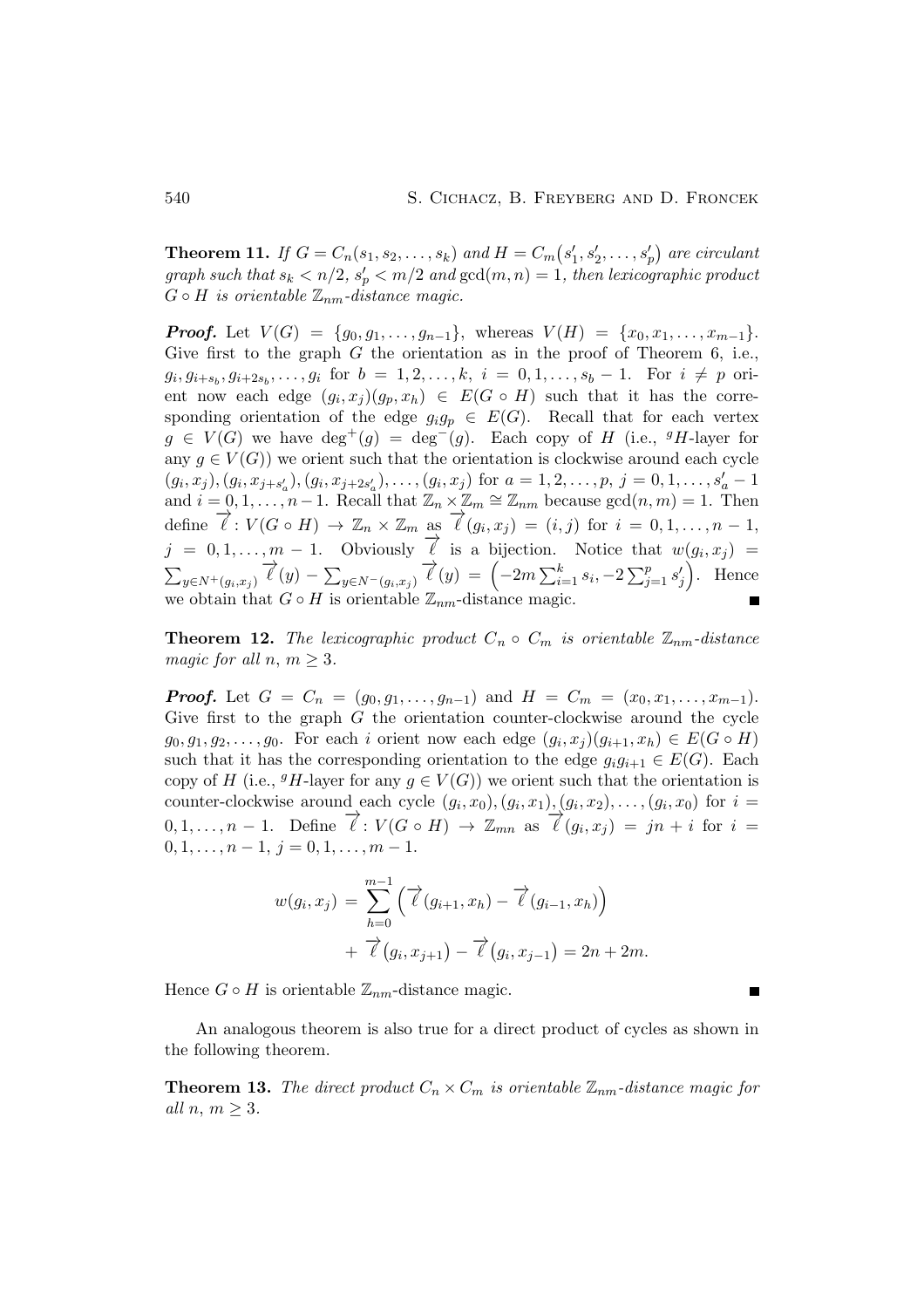**Proof.** Let  $G \cong C_n \cong g_0, g_1, \ldots, g_{n-1}$  and  $H \cong C_m \cong x_0, x_1, \ldots, x_{m-1}$ . For all  $i$  and  $j$ , orient counter-clockwise with respect to  $j$  each cycle of the form  $(g_i, x_j), (g_{i-1}, x_{j+1}), (g_{i-2}, x_{j+2}), \ldots, (g_i, x_j)$  and each cycle of the form  $(g_i, x_j), (g_{i+1}, x_{j+1}), (g_{i+2}, x_{j+2}), \ldots, (g_i, x_j)$ , where the arithmetic in the indices is performed modulo *n* and *m*, respectively. Then define  $\overrightarrow{\ell}: V(G \times H) \to \mathbb{Z}_{nm}$  $\vec{a}$   $\vec{c}$   $(g_i, x_j) = jn + i$  for  $i = 0, 1, ..., n - 1, j = 0, 1, ..., m - 1$ . Therefore for all *i* and *j* we have,

$$
w(g_i, x_j) = \overrightarrow{\ell}(g_{i-1}, x_{j+1}) + \overrightarrow{\ell}(g_{i+1}, x_{j+1}) - \overrightarrow{\ell}(g_{i-1}, x_{j-1}) - \overrightarrow{\ell}(g_{i+1}, x_{j-1}) = 4n.
$$

Since  $\overrightarrow{\ell}$  is obviously a bijection, it follows that  $G \times H$  is orientable  $\mathbb{Z}_{nm}$ -distance magic.

**Theorem 14.** Let H be the circulant graph  $C_{2n}(1,3,5,\ldots,2)$   $\left[\frac{n}{2}\right]$  $\frac{n}{2}$  $\vert$  -1). If G is an *Eulerian graph of order t, then the direct product*  $G \times H$  *is orientable*  $\mathbb{Z}_{2nt}$ -distance *magic.*

**Proof.** Let  $V(G) = \{g_0, g_1, \ldots, g_{t-1}\}\$ , whereas  $V(H) = \{x_0, x_1, \ldots, x_{2n-1}\}\$ . Give first to the graph  $G$  the orientation according to Fleury's Algorithm for finding Eulerian trail in G and now orient the graph  $G \times H$  such that each edge  $(g_i, x_j)(g_p, x_h) \in E(G \times H)$  has the corresponding orientation to the edge  $g_i g_p \in E(G)$ . Recall that for each vertex  $g \in V(G)$  we have  $\deg^+(g) = \deg^-(g)$ . Observe that  $H \cong K_{n,n}$  with the partite sets  $A = \{x_0, x_2, \ldots, x_{2n-2}\}\$  and  $B = \{x_1, x_3, \ldots, x_{2n-1}\}.$  Define

$$
\overrightarrow{\ell}(g_i, x_j) = \begin{cases}\n t i + j & \text{for } j = 0, 2, ..., 2n - 2, \\
 2tn - 1 - \overrightarrow{\ell}(g_i, x_{j-1}) & \text{for } j = 1, 3, ..., 2n - 1,\n\end{cases}
$$

for  $i = 0, 1, \ldots, t - 1$ .

Notice that  $\overrightarrow{\ell}(g_i, x_j) + \overrightarrow{\ell}(g_i, x_{j-1}) = 2tn - 1$  for  $i = 0, 1, ..., t - 1, j =$ 1, 3, ..., 2n – 1. Therefore  $w(g_i, x_j) = \sum_{y \in N^+(g_i, x_j)} \vec{\ell}(y) - \sum_{y \in N^-(g_i, x_j)} \vec{\ell}(y) =$  $\deg^+(g_i)$  $\frac{+(g_i)}{2}$ 2n(2nt – 1) –  $\frac{\deg^-(g_i)}{2}$  $\frac{g_{ij}}{2}$ 2 $n(2nt-1) = 0.$ 

### 3. Complete t-Partite Graphs

**Theorem 15.** The complete graph  $K_n$  is orientable  $\mathbb{Z}_n$ -distance magic if and *only if* n *is odd.*

**Proof.** Suppose first that n is odd. Then  $K_n \cong C_n(1, 2, \ldots, (n-1)/2)$  and thus it is orientable  $\mathbb{Z}_n$ -distance magic by Theorem 6. By Theorem 4 we can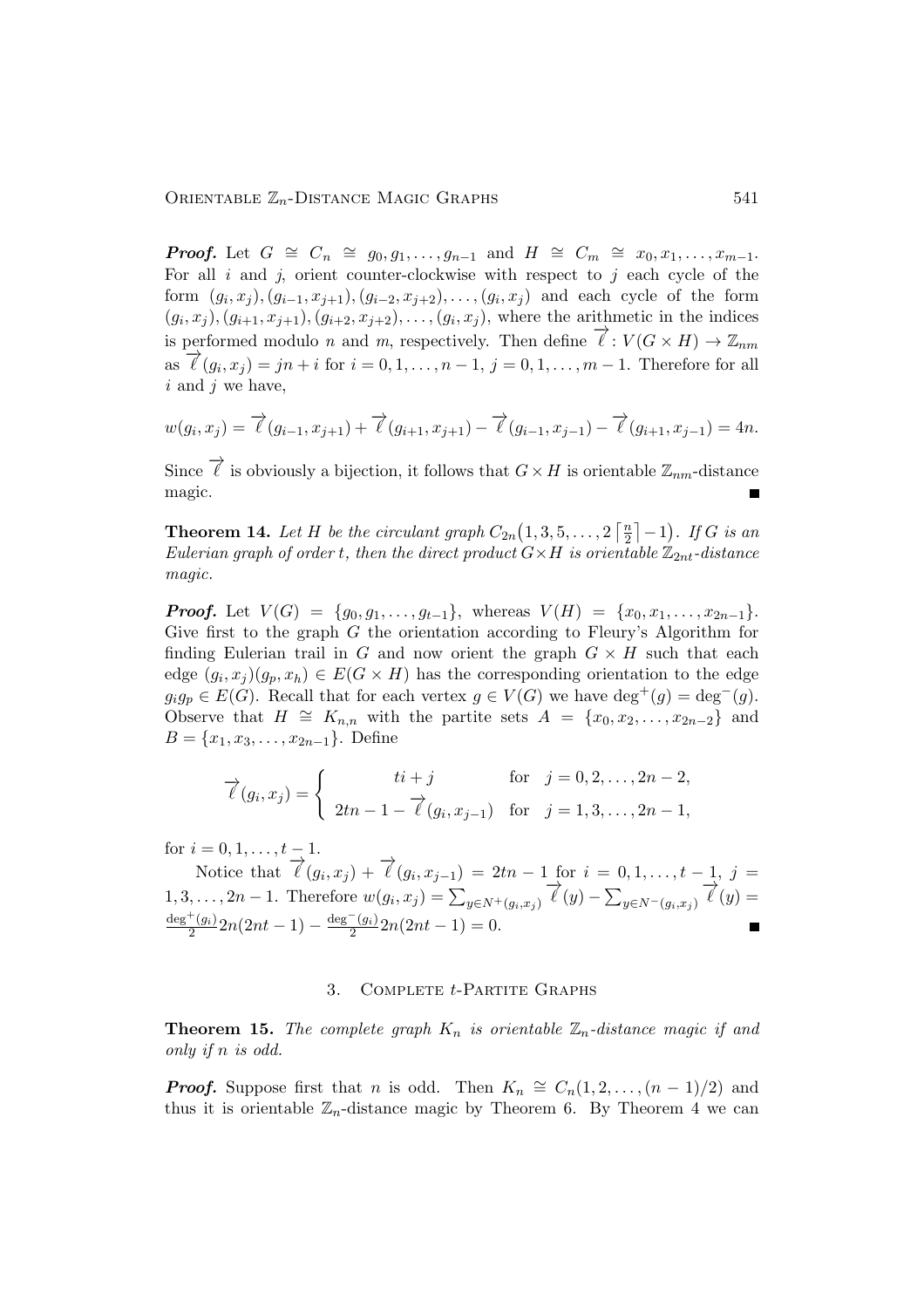consider now only the case when  $n \equiv 0 \pmod{4}$ . Suppose that  $K_n$  is orientable  $\mathbb{Z}_n$ -distance magic. Let  $\overrightarrow{\ell}(x) = 1, \overrightarrow{\ell}(u) = 0$ . Then it is easy to see that  $w(x) = \sum_{y \in N^+(x)} \overrightarrow{\ell}(y) - \sum_{y \in N^-(x)} \overrightarrow{\ell}(y) \equiv 1 \pmod{2}$ , whereas  $w(u) =$  $\sum_{y \in N^+(u)} \overrightarrow{\ell}(y) - \sum_{y \in N^-(u)} \overrightarrow{\ell}(y) \equiv 0 \pmod{2}$ , a contradiction.

**Proposition 16.** Let  $G = K_{n_1, n_2, n_3, \dots, n_k}$  be a complete k-partite graph such that  $1 \leq n_1 \leq n_2 \leq \cdots \leq n_k$  and  $n = n_1 + n_2 + \cdots + n_k$  *is odd. The graph* G *is orientable*  $\mathbb{Z}_n$ *-distance magic graph if*  $n_2 \geq 2$ *.* 

**Proof.** Give first to the graph G an orientation such that all arcs from the set of lower index go to the set of higher index. Since  $n$  is odd, there exists a partition  $A_0, A_1, \ldots, A_{k-1}$  of  $\{1, 2, \ldots, n\}$  such that for every  $0 \leq i \leq k-1$ ,  $|A_i| = n_i$  with  $\sum_{a \in A_i} a \equiv 0 \pmod{n}$  by Theorem 9. Label the vertices from *i*th partition set of G using elements from the set  $A_i$  for  $i = 0, 1, \ldots, k - 1$ .

Notice that  $w(x) = 0$  for any  $x \in V(G)$ .

$$
\qquad \qquad \blacksquare
$$

**Proposition 17.**  $K_{n,n}$  *is orientable*  $\mathbb{Z}_{2n}$ -distance magic if and only if n is even.

**Proof.** Suppose first that n is even. Then  $K_{n,n} \cong C_{2n}(1,3,5...,n-1)$  and is orientable  $\mathbb{Z}_{2n}$ -distance magic by Theorem 6. If n is odd, then because  $2n \equiv 2$ (mod 4),  $K_{n,n}$  is not orientable  $\mathbb{Z}_{2n}$ -distance magic by Theorem 4.  $\blacksquare$ 

Recall that if  $n = n_1 + n_2 \equiv 2 \pmod{4}$  and  $n_1, n_2$  are both odd, then  $K_{n_1,n_2}$ is not orientable  $\mathbb{Z}_n$ -distance magic by Theorem 4. It was proved in [7] that if  $K_{n_1,n_2}$  is orientable  $\mathbb{Z}_n$ -distance magic, then  $n \neq 2 \pmod{4}$ . The next theorem shows that the converse is also true.

**Theorem 18.** Let  $G = K_{n_1,n_2}$  and  $n = n_1 + n_2$ . If  $n \not\equiv 2 \pmod{4}$ , then G is *orientable* Zn*-distance magic.*

**Proof.** Let  $G = K_{n_1,n_2}$  with the partite sets  $A^i = \{x_0^i, x_1^i, \dots, x_{n_i-1}^i\}$  for  $i = 1, 2$ . Without loss of generality we can assume that  $n_1 \geq n_2$ .

Let  $\mathbb{Z}_n = \{a_0, a_1, a_2, \ldots, a_{n-1}\}\$  such that  $a_0 = 0, a_1 = n/4, a_2 = n/2,$  $a_3 = 3n/4$  and  $a_{i+1} = -a_i$  for  $i = 4, 6, 8, \ldots, n-2$ . Let  $o(uv)$  be the orientation for the edge  $uv \in E(G)$  such that

$$
o(x_i^j x_k^p) = \begin{cases} \frac{1}{x_i^2 x_0^j} & \text{for } i = 0, 1, ..., n_2 - 1, \\ \frac{1}{x_i^1 x_k^2} & \text{for } i = 1, 2, ..., n_1 - 1, k = 0, 1, ..., n_2 - 1. \end{cases}
$$

*Case* 1.  $n_1, n_2$  are both odd.

 $\vec{\ell}(x_0^1) = a_1, \vec{\ell}(x_1^1) = a_3, \vec{\ell}(x_2^1) = a_0 \text{ and } \vec{\ell}(x_i^1) = a_{1+i} \text{ for } i = 3, 4, ..., n_1 - 1.$  $\vec{l}(x_0^2) = a_2$  and  $\vec{l}(x_i^2) = a_{n_1+i}$  for  $i = 1, 2, ..., n_2 - 1$ .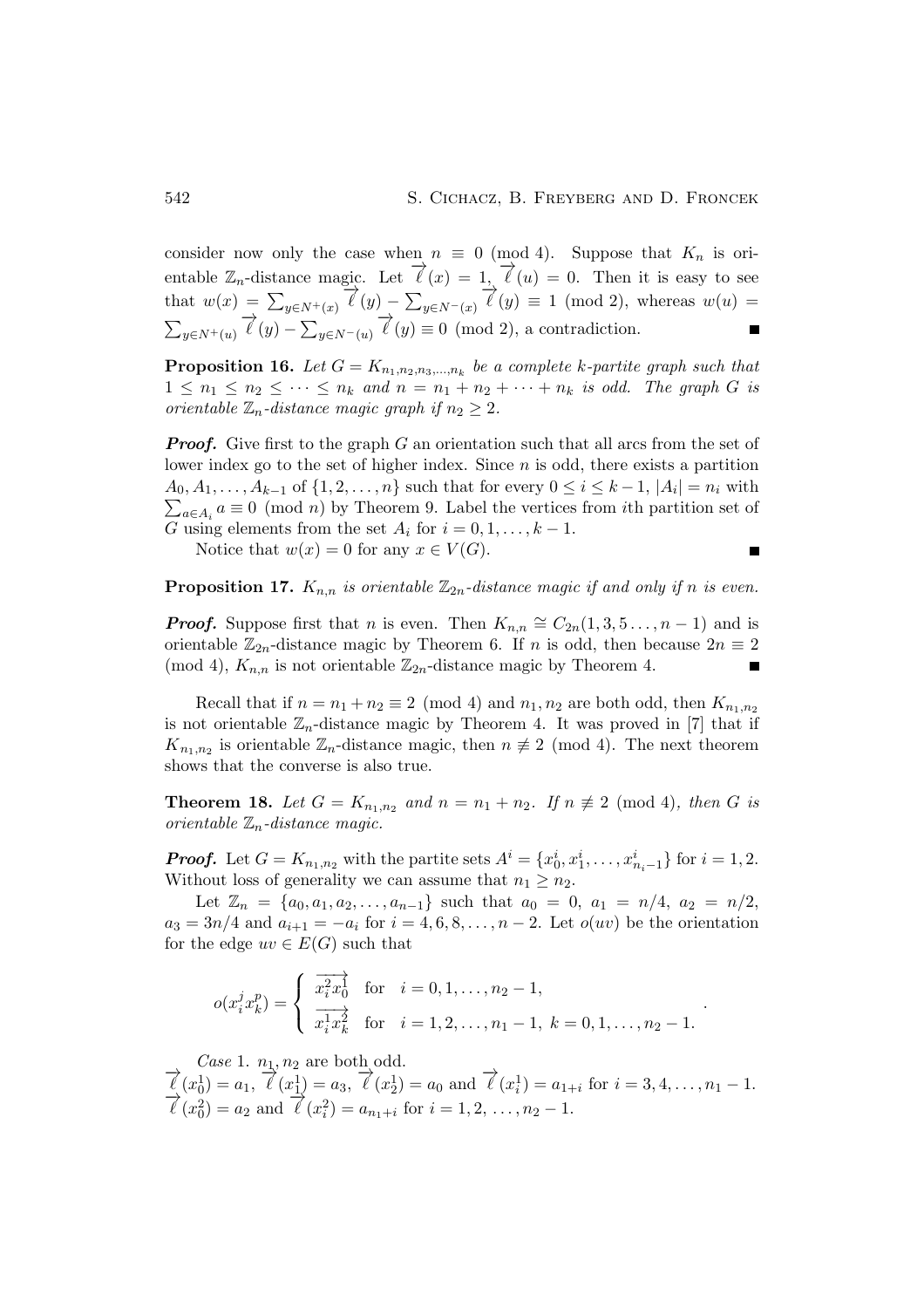*Case* 2.  $n_1$ ,  $n_2$  are both even.  $\vec{\ell}(x_0^1) = a_1, \vec{\ell}(x_1^1) = a_3$  and  $\vec{\ell}(x_i^1) = a_{2+i}$  for  $i = 2, 3, ..., n_1 - 1$ .  $\vec{\ell}(x_0^0) = a_2, \vec{\ell}(x_1^1) = a_0 \text{ and } \vec{\ell}(x_i^2) = a_{n_1+i} \text{ for } i = 2, 3, ..., n_2-1.$ 

Note that in both cases  $w(x) = n/2$  for any  $x \in V(G)$ .

**Theorem 19.** Let  $G = K_{n_1,n_2,n_3}$  and  $n = n_1 + n_2 + n_3$ . Then G is orientable  $\mathbb{Z}_n$ -distance magic for all  $n_1, n_2, n_3$ .

**Proof.** Let  $G = K_{n_1,n_2,n_3}$  with the partite sets  $A^i = \{x_0^i, x_1^i, \ldots, x_{n_i-1}^i\}$  for  $i = 1, 2, 3.$ 

Assume first that *n* is odd. We have to consider only the case  $n_1 = n_2 = 1$ by Proposition 16. If  $n_3 = 1$ , then  $G \cong C_3$  is orientable  $\mathbb{Z}_n$ -distance magic, so assume  $n_3 \geq 3$  is odd. Set the orientation  $o(uv)$  for the edge  $uv \in E(G)$  such that −−→

$$
o\left(x_i^j x_k^p\right) = \begin{cases} \frac{x_0^1 x_0^2}{x_0^3 x_0^2}, \\ \frac{x_0^3 x_0^2}{x_0^3 x_0^2}, \quad i = 0, 1, \dots, n_3 - 1. \end{cases}
$$

We will orient the remaining edges of the form  $x_0^1 x_i^3$  for  $i = 0, 1, \ldots, n_3 - 1$  later. Now let  $\vec{\ell}(x_0^1) = 0$ ,  $\vec{\ell}(x_0^2) = n - 1$ , and  $\vec{\ell}(x_i^3) = i + 1$  for  $i = 0, 1, ..., n_3 - 1$ . Notice that  $\sum_{i=0}^{n_3-1} \vec{\ell}(x_i^3) = 1$ . Observe now that  $w(x_0^2)$  and  $w(x_i^3)$  for  $i = 0, 1$ ,  $\ldots$ ,  $n_3 - 1$  are independent of the yet-to-be oriented edges and hence  $w(x_0^2) =$  $w(x_i^3) = 1$ . So all that remains is to orient the edges of the form  $x_0^1 x_i^3$  for  $i = 0, 1$ ,  $\dots, n_3-1$  so that  $w(x_0^1)=1$ . It is easy to see that this is equivalent to finding  $a, b \in \{1, 2, \ldots, n-2\} \subseteq \mathbb{Z}_n$  such that  $a + b = \frac{n+1}{2}$  $\frac{+1}{2}$ ,  $a \neq b$ . Clearly such a and b exist for all odd  $n \geq 5$  since the group table for  $\mathbb{Z}_n$  is a latin square. Therefore, set the orientation

$$
o\left(x_i^j x_k^p\right) = \begin{cases} \frac{1}{x_0^1 x_i^3}, & i = a - 1, b - 1, \\ \frac{1}{x_i^3 x_0^1}, & \text{otherwise,} \end{cases}
$$

which implies that  $w(v) = 1$  for any  $v \in V(G)$ .

From now *n* is even. Without loss of generality we assume that  $n_1$  is even. Let  $\mathbb{Z}_n = \{a_0, a_1, a_2, \ldots, a_{n-1}\}.$  We will consider now two cases.

*Case* 1.  $n \equiv 0 \pmod{4}$ . Let  $a_0 = 0$ ,  $a_1 = n/4$ ,  $a_2 = n/2$ ,  $a_3 = 3n/4$ and  $a_{i+1} = -a_i$  for  $i = 4, 6, 8, ..., n-2$ . Set the orientation  $o(uv)$  for the edge  $uv \in E(G)$  such that

$$
o(x_i^j x_k^p) = \begin{cases} \n\frac{x_i^2 x_0^1}{x_i^1 x_k^2} & \text{for } i = 0, 1, \dots, n_2 - 1, \\
\frac{x_i^1 x_k^2}{x_i^1 x_k^3} & \text{for } i = 1, 2, \dots, n_1 - 1, \ k = 0, 1, \dots, n_2 - 1, \\
\frac{x_i^1 x_k^3}{x_i^2 x_k^3} & \text{for } i = 0, 1, \dots, n_2 - 1, \ k = 0, 1, \dots, n_3 - 1.\n\end{cases}
$$

 $\blacksquare$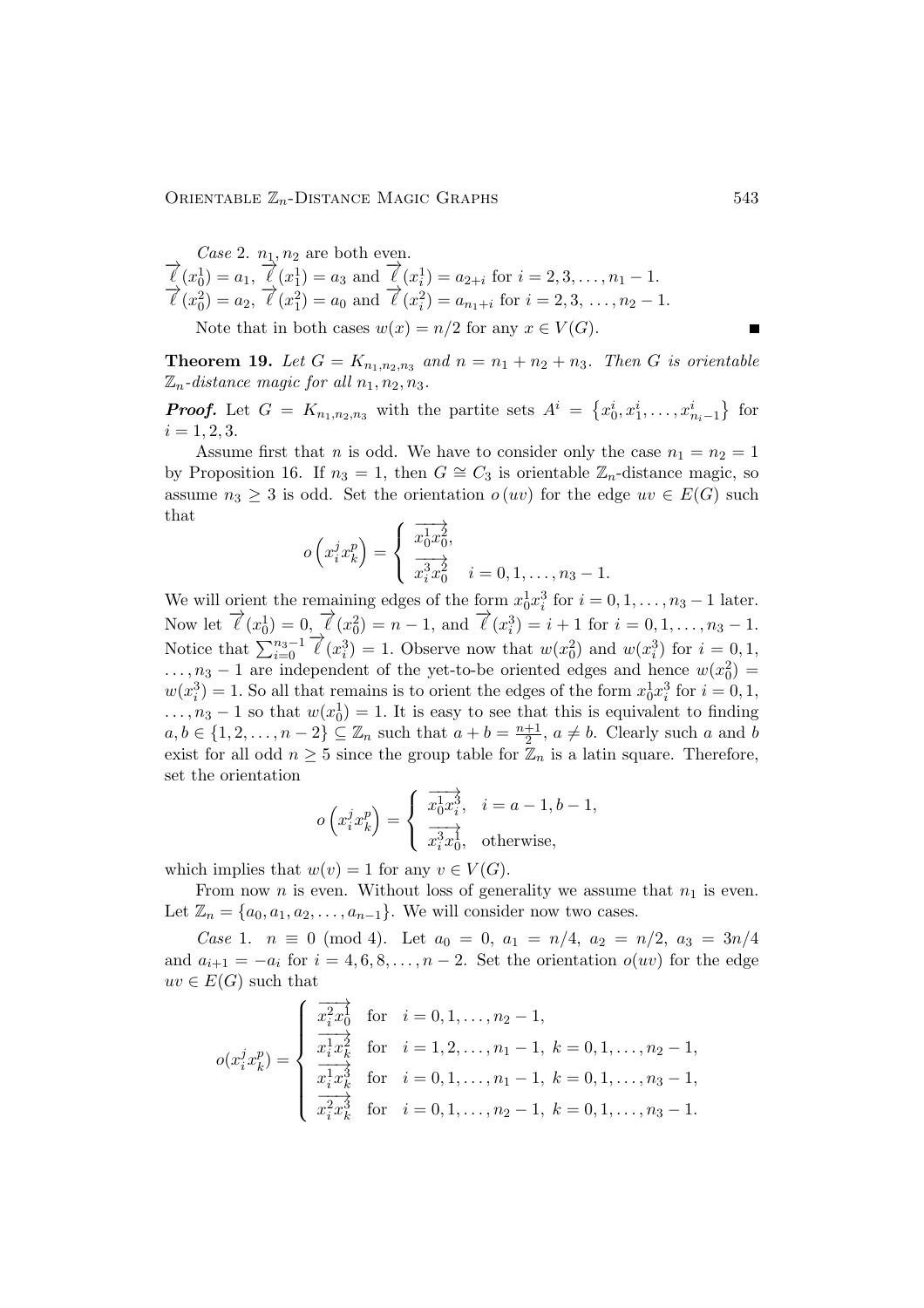Let now  $\vec{\ell}(x_0^1) = a_1, \vec{\ell}(x_1^1) = a_3$  and  $\vec{\ell}(x_i^1) = a_{i+2}$  for  $i = 2, 3, ..., n_1 - 1$ .

*Case* 1.1.  $n_2$ ,  $n_3$  are both odd.  $\vec{l}(x_0^2) = a_2$  and  $\vec{l}(x_i^2) = a_{n_1+1+i}$  for  $i = 1, 2, ..., n_2 - 1$ .  $\vec{l}(x_0^3) = a_0$  and  $\vec{l}(x_i^3) = a_{n_1+n_2+i}$  for  $i = 1, 2, ..., n_3 - 1$ .

*Case* 1.2.  $n_2$ ,  $n_3$  are both even.<br>  $\overrightarrow{\ell}(x_0^2) = a_0, \overrightarrow{\ell}(x_1^2) = a_2$  and  $\overrightarrow{\ell}(x_i^2) = a_{n_1+i}$  for  $i = 2, 3, ..., n_2 - 1$ .  $\vec{l}(x_i^3) = a_{n_1+n_2+i}$  for  $i = 0, 1, ..., n_3 - 1$ .

Note that in both subcases  $w(v) = n/2$  for any  $v \in V(G)$ .

*Case* 2.  $n \equiv 2 \pmod{4}$ . Without loss of generality we can assume that  $n_2 \ge n_3$ . Let  $a_0 = 0$ ,  $a_1 = n/2$ ,  $a_2 = 1$ ,  $a_3 = n/2 - 1$ ,  $a_4 = n - 1$ ,  $a_5 = n/2 + 1$ and  $a_{i+1} = -a_i$  for  $i = 6, 8, 10, \ldots, n-2$ . Set the orientation  $o(uv)$  for the edge  $uv \in E(G)$  such that

$$
o\left(x_i^j x_k^p\right) = \begin{cases} \overrightarrow{x_i^j x_k^p} & \text{for } j < p. \end{cases}
$$

Let now  $\vec{\ell}(x_0^1) = a_2$ ,  $\vec{\ell}(x_1^1) = a_3$  and  $\vec{\ell}(x_i^1) = a_{i+4}$  for  $i = 2, 3, ..., n_1 - 1$ .

*Case* 2.1.  $n_2$ ,  $n_3$  are both even.  $\vec{\ell}(x_0^2) = a_4, \vec{\ell}(x_1^2) = a_5$  and  $\vec{\ell}(x_i^2) = a_{n_1+2+i}$  for  $i = 2, 3, ..., n_2 - 1$ .  $\vec{\ell}(x_0^3) = a_0, \vec{\ell}(x_1^3) = a_1 \text{ and } \vec{\ell}(x_i^3) = a_{n_1+n_2+i} \text{ for } i = 2, 3, ..., n_3-1.$ 

Note that  $\sum_{x \in A^i} \overrightarrow{\ell}(x) = n/2$  for  $i = 1, 2, 3$ , thus  $w(v) = 0$  for any  $v \in V(G)$ .

*Case* 2.2.  $n_2, n_3$  are both odd. Assume first that  $n_2 \geq 3$ . Set  $\overrightarrow{\ell}(x_0^2) = a_0$ ,  $\vec{\ell}(x_1^2) = a_4, \vec{\ell}(x_2^2) = a_5 \text{ and } \vec{\ell}(x_i^1) = a_{n_1+1+i} \text{ for } i = 3, 4, ..., n_2-1. \vec{\ell}(x_0^3) = a_1$ and  $\vec{\ell}(x_i^3) = a_{n_1+n_2+i}$  for  $i = 1, 2, ..., n_3 - 1$ . As in Case 2.1  $\sum_{x \in A^i} \vec{\ell}(x) = n/2$ for  $i = 1, 2, 3$ , thus  $w(v) = 0$  for any  $v \in V(G)$ .

Let now  $n_2 = n_3 = 1$ , then  $n_1 \equiv 0 \pmod{4}$ . Set the orientation  $o(uv)$  for the edge  $uv \in E(G)$  such that

$$
o\left(x_i^j x_k^p\right) = \begin{cases} \frac{\overrightarrow{x_0^2 x_i^j}}, & i \text{ even,} \\ \frac{\overrightarrow{x_i^1 x_0^2}}, & i \text{ odd,} \\ \frac{\overrightarrow{x_0^3 x_i^j}}, & i = 0, 1, \dots, n_1 - 1, \\ \frac{\overrightarrow{x_0^3 x_0^2}}{x_0^3 x_0^2}. \end{cases}
$$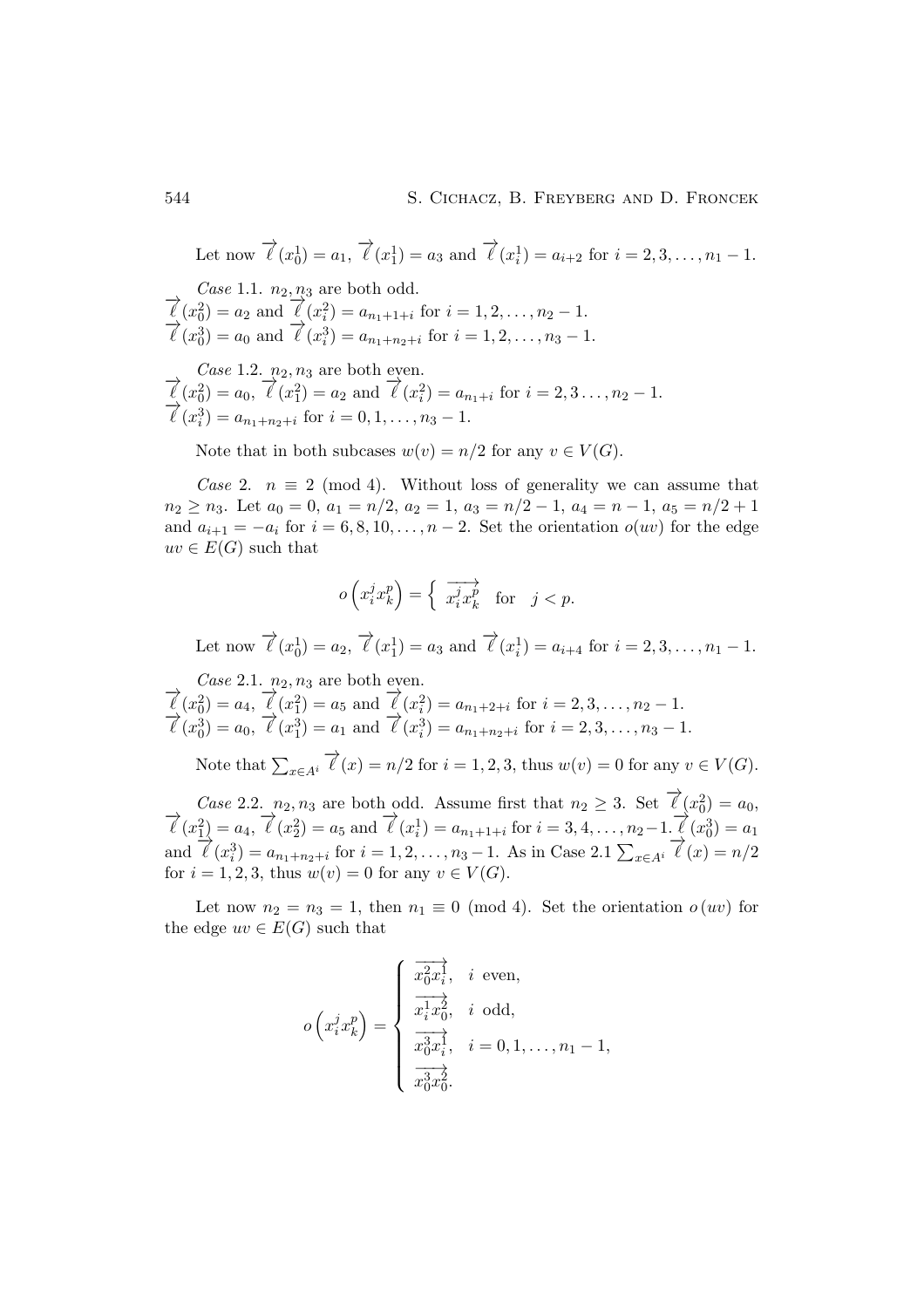ORIENTABLE  $\mathbb{Z}_n$ -DISTANCE MAGIC GRAPHS 545

Then let  $\vec{\ell}(x_0^2) = \frac{n}{2}, \vec{\ell}(x_0^3) = \frac{n}{2} + 2, \vec{\ell}(x_{n/2}^1) = \frac{n}{2} + 1$ , and

$$
\vec{\ell}(x_i^1) = \begin{cases} i, & i = 0, 1, \dots, \frac{n}{2} - 1, \\ i + 2, & i = \frac{n}{2} + 1, \frac{n}{2} + 2, \dots, n_1 - 1. \end{cases}
$$

Observe that  $\sum_{g \in \mathbb{Z}_n} g = \frac{n}{2}$  $\frac{n}{2}$  since  $n \equiv 2 \pmod{4}$ , and also  $\sum_{i \text{ odd}} \overrightarrow{\ell}(x_i)$  $\sum_{i \text{ even}} \overrightarrow{\ell}(x_i^1) = \frac{n}{2}$ , so  $w(v) = 2$  for any  $v \in V(G)$ .

We finish this section with the following conjecture.

Conjecture 20. *If* G *is a* 2r*-regular graph of order* n*, then* G *is orientable* Zn*-distance magic.*

# Acknowledgments

We would like to thank Petr Kovář for all valuable comments.

#### **REFERENCES**

- [1] S. Arumugam, D. Froncek and N. Kamatchi, *Distance Magic Graphs—A Survey*, J. Indones. Math. Soc., Special Edition (2011) 11–26. [doi:10.22342/jims.0.0.15.11-26](http://dx.doi.org/10.22342/jims.0.0.15.11-26)
- [2] G.S. Bloom and D.F. Hsu, *On graceful digraphs and a problem in network addressing*, Congr. Numer. 35 (1982) 91–103.
- [3] G.S. Bloom, A. Marr and W.D. Wallis, *Magic digraphs*, J. Combin. Math. Combin. Comput. 65 (2008) 205–212.
- [4] S. Cichacz, *Note on group distance magic graphs* G[C4], Graphs Combin. 30 (2014) 565–571. [doi:10.1007/s00373-013-1294-z](http://dx.doi.org/10.1007/s00373-013-1294-z)
- [5] S. Cichacz, *Distance magic graphs*  $G \times C_n$ , Discrete Appl. Math. 177 (2014) 80–87. [doi:10.1016/j.dam.2014.05.044](http://dx.doi.org/10.1016/j.dam.2014.05.044)
- [6] S. Cichacz and D. Froncek, *Distance magic circulant graphs*, Discrete Math. 339 (2016) 84–94. [doi:10.1016/j.disc.2015.07.002](http://dx.doi.org/10.1016/j.disc.2015.07.002)
- [7] B. Freyberg and M. Keranen, *Orientable* Zn*-distance magic graphs via products*, Australas. J. Combin. 70 (2018) 319–328.
- [8] B. Freyberg and M. Keranen, *Orientable* Zn*-distance magic labeling of the Cartesian product of two cycles*, Australas. J. Combin. 69 (2017) 222–235.
- [9] D. Froncek, *Group distance magic labeling of of Cartesian product of cycles*, Australas. J. Combin. 55 (2013) 167–174.
- [10] J.A. Gallian, *A dynamic survey of graph labeling*, Electron. J. Combin. #DS6.